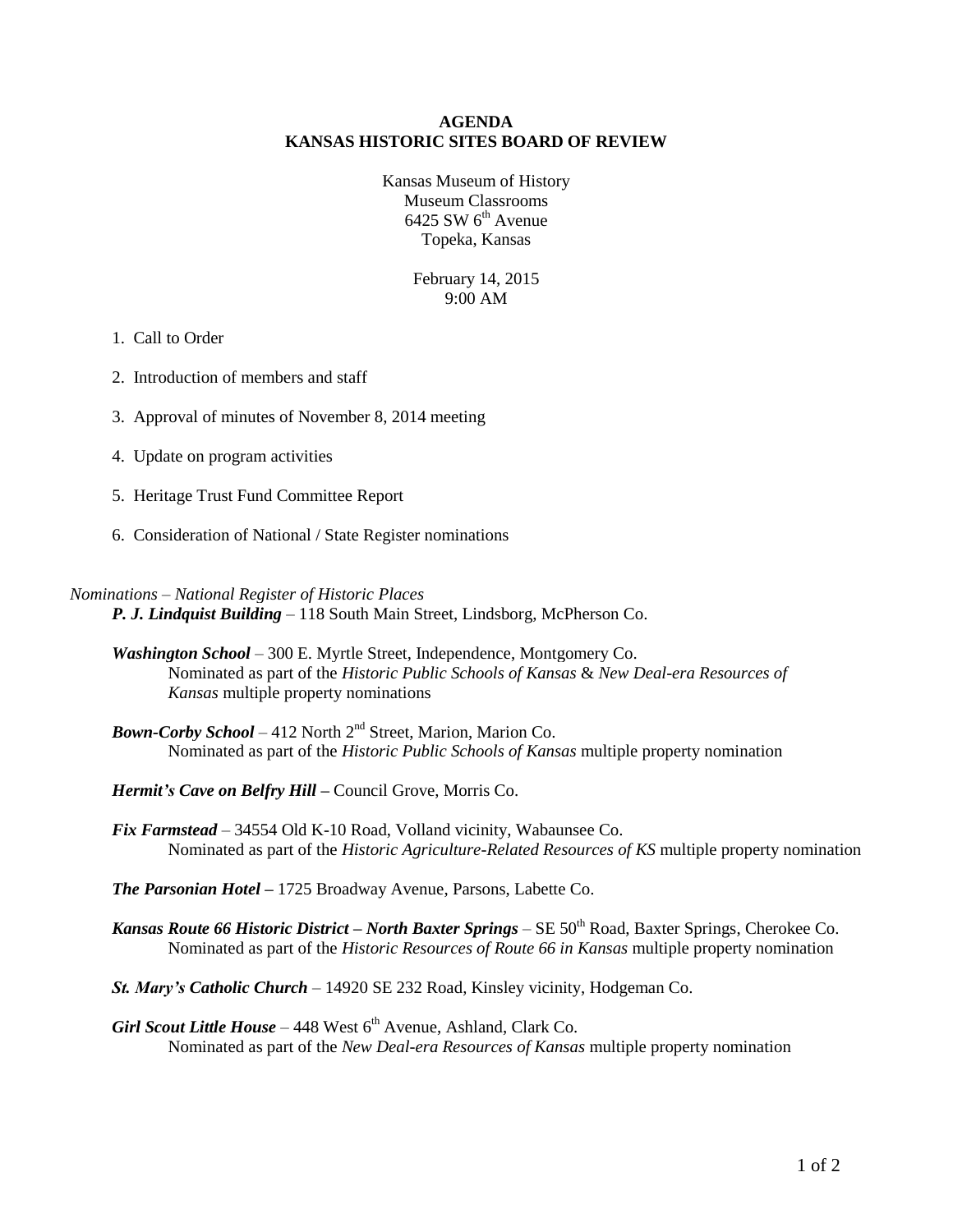## *Strother Field Tetrahedron Wind Indicator* – Strother Field, Winfield, Cowley Co.

Nominated as part of the *World War II-era Aviation-Related Facilities* multiple property nomination

7. Other business

Last Chance Store, Council Grove, Morris County – Acquisition of Property for Purposes of Historic Preservation

- 8. Time and place of future review board meetings May 9, 2015: Kansas Historical Society August 8, 2015: Kansas Historical Society November 7, 2015: Kansas Historical Society
- 9. Adjournment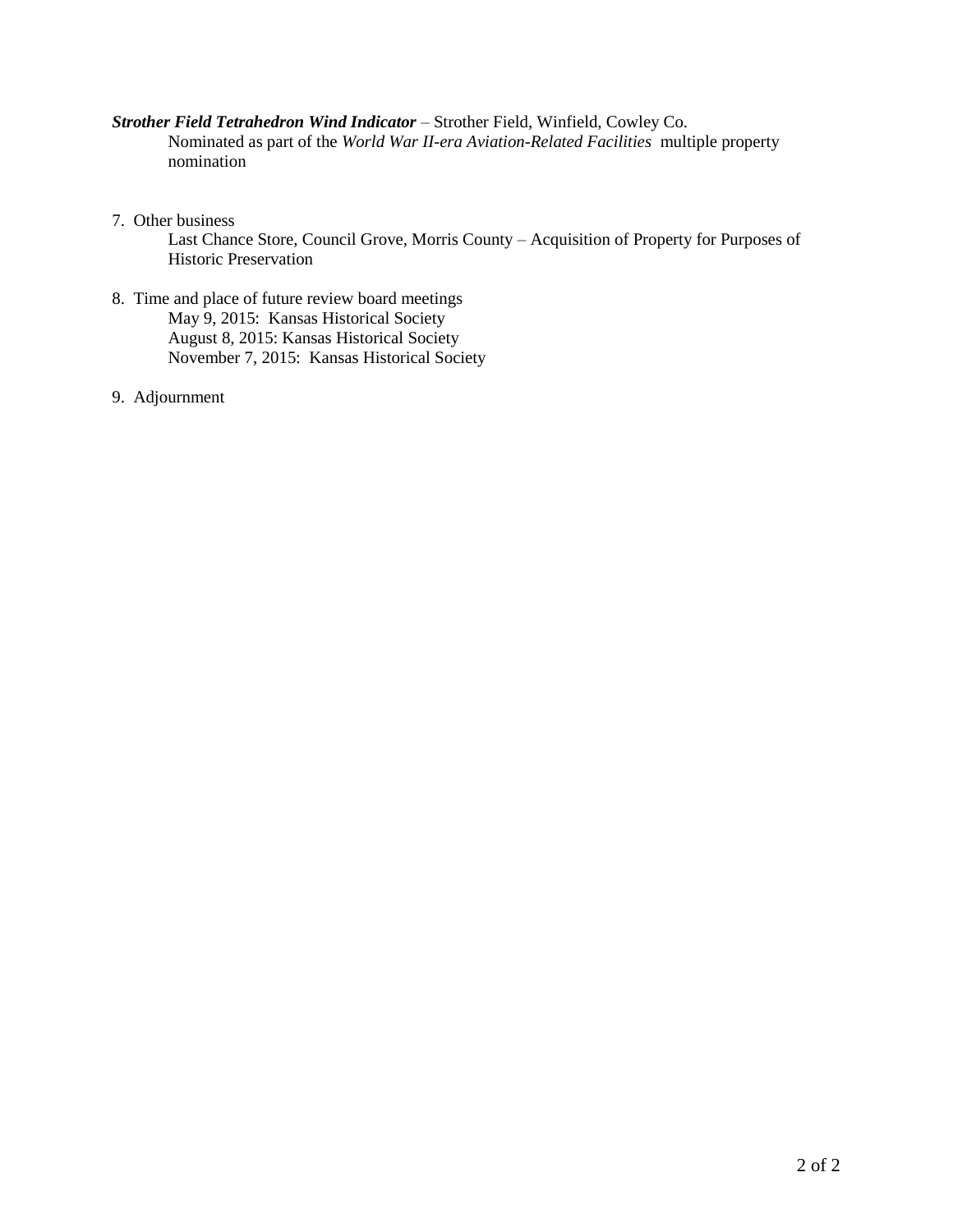### **Kansas Historic Sites Board of Review Meeting February 14, 2015 Museum Classrooms Kansas Museum of History, Topeka, KS**

### **Board Members**

*Present:* Jennie Chinn, Sharron Hamilton, John Hoopes, Joseph Johnson, Samuel Passer, David Sachs, Gregory Schneider, Toni Stewart and Margaret Wood.

*Absent:* Eric Engstrom.

# **Staff**

*Present:* Rick Anderson, Kristen Johnston, Marsha Longofono, Amanda Loughlin, Sarah Martin, Katrina Ringler and Patrick Zollner.

## **Proceedings**

In Chairman Eric Engstrom's absence, Gregory Schneider called the meeting to order at 9:00 A.M. and asked for introductions from the board and staff members.

# **Approval of Minutes**

The board approved the meeting minutes of November 8, 2014.

# **Executive Director's Report**

Jennie Chinn postponed comments until later in the meeting, at which time the board would discuss HB 2268 - Acquisition of Historic Property for Purposes of Historic Preservation.

### **Cultural Resources Division Director's Report**

Patrick Zollner reported that there are now 1,384 Kansas listings in the National Register of Historic Places and 165 listings in the Kansas register, with 10 new listings, 1 approval of additional documentation, 2 removals and 2 MPDF cover document approvals since the last meeting. He announced the resignation of board member Beka Romm. He informed the board that every five years the Cultural Resources Division leads an effort to update a statewide historic preservation plan, which is required by the National Park Service. He invited the board members to participate in the public-comment process by taking a brief survey available at www.kshs.org/17132. Zollner announced a 4-day hands-on window restoration and weatherization workshop, April 7-10 in Lecompton. He also noted staff changes since the last meeting. Sarah Hunter was hired to replace Kim Gant as the SHPO Review & Compliance Coordinator. A copy of the Cultural Resources Division quarterly report was included in the board members' folders.

### **Report of the 2015 Heritage Trust Fund Grant Review Committee**

The recommendations of the Heritage Trust Fund grant committee (Attachment 1) were read by committee chairman Samuel Passer. The board unanimously accepted the recommendations. Joseph Johnson asked if any applications were received from Sedgwick County, to which Katrina Ringler replied yes. John Hoopes asked if the ratio of requested versus funded projects was similar to previous years, to which Ringler responded yes, noting that more requests were received this year.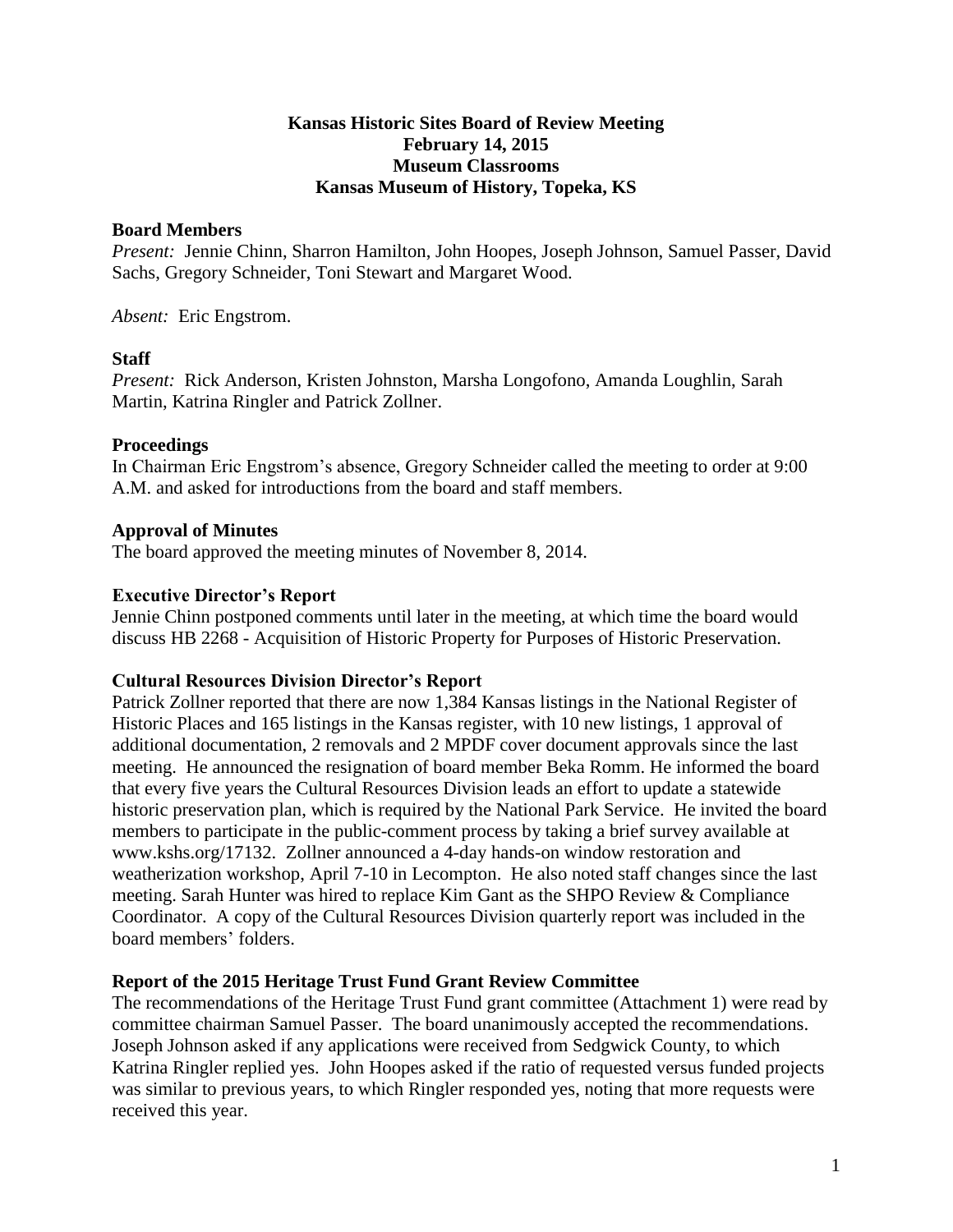# **NOMINATIONS – NATIONAL REGISTER OF HISTORIC PLACES**

### **NATIONAL REGISTER OF HISTORIC PLACES - NOMINATIONS**

*P. J. Lindquist Building* – 118 South Main Street, Lindsborg, McPherson Co. **Criterion A: Commerce Criterion C: Architecture Period of Significance: 1901-1946 Level of Significance: Local Resource Count: 1 contributing building**

Swedish immigrant P.J. Lindquist commissioned the construction of this building in 1901 to house his tailor shop and an upper-floor living space. That year, Lindsborg led other McPherson County towns in investment in new commercial and residential building. Although the tailor shop was short-lived, the Lindquist family owned the building for 39 years. The family lived in the second-floor apartment for many years, apparently after closing the tailor shop. Other businesses, such as the Tea Cup Inn, subsequently occupied the commercial space. The Malm Brothers Painting Company, reportedly packed and shipped stencils from this building. One interior wall provides a vibrant stencil sample that may be the work of local artist Oscar Gunnarson, a partner in the Malm Company. The building is an excellent example of an early 20<sup>th</sup> century commercial building distinguished by Italianate-style details including the cast-iron storefront and tall second-story windows with ornate metal hoods. Although the building has housed multiple tenants on both floors over the years, it retains a high degree of integrity. It is nominated for its local significance in the areas of commerce and architecture.

Presented by: Brenda Spencer, preservation consultant

*Discussion:* David Sachs suggested that the text be amended to include more information about the stencil connection. Spencer agreed that this would strengthen the nomination. Joseph Johnson asked for clarification about how the window hoods were constructed, to which Spencer replied they were made of very ornate metal with typical Italianate detail and were in good condition. Margaret Wood asked if the discovered stencil work would be left exposed or covered up. Spencer responded that the workers will leave exposed the 6-foot section which has been discovered.

Motion to approve: David Sachs Second: Joseph Johnson  $8$  votes yes, 1 abstention (Jennie Chinn<sup>1</sup>)

*Washington School* – 300 E. Myrtle Street, Independence, Montgomery Co. **Criterion A: Education Criterion C: Architecture Period of Significance: 1939-1965 Level of Significance: Local Resource Count: 1 contributing building Nominated as part of the** *Historic Public Schools of Kansas* **MPS**

 $\overline{a}$ 

 $1$  Chinn typically abstains from voting except when a tiebreak is needed.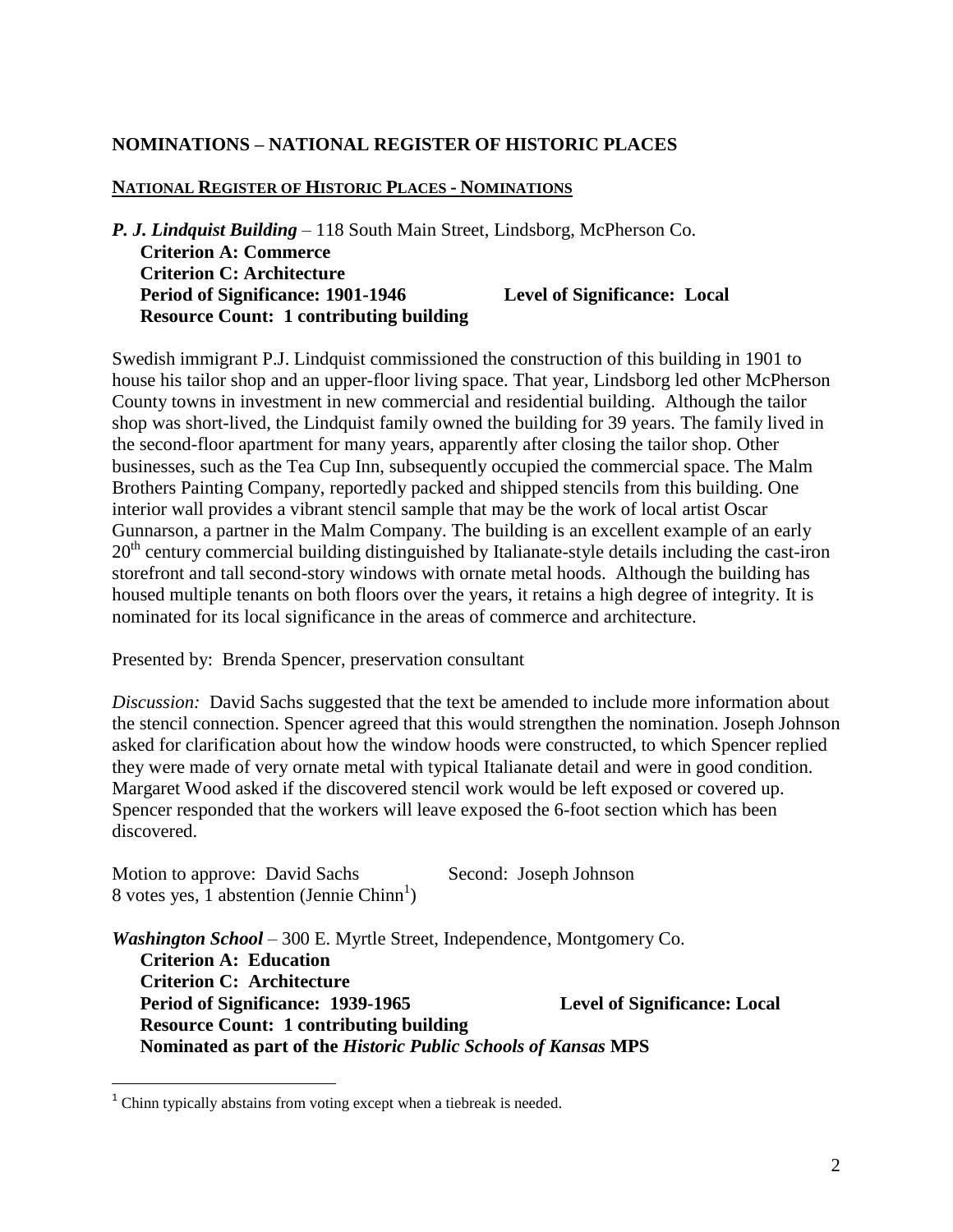Washington School was constructed with the assistance of the federal Public Works Administration (PWA) and officially opened January 3, 1940. The two-story building is constructed of architectural concrete and reflects the early Modern Movement in architecture, defined by its stepped rectangular massing and clean lines with contrasting forms. Entrances feature curved concrete walls and railings characteristic of the Art Moderne style. The school was designed by Thomas W. Williamson and Co., a Topeka-based firm with hundreds of public school commissions. Washington School served the community of Independence as a public grade school until 2011. It is nominated as part of the *Historic Public Schools of Kansas* multiple property nomination in the areas of education and architecture.

Presented by: Brenda Spencer

*Discussion:* David Sachs asked for clarification regarding the style of the building. The photo captions identify the style as Art Deco, however, the nomination states that the style is Art Moderne. Sachs also suggested amending a sentence on page 7. Spencer agreed to check the nomination and amend the information, as necessary.

| Motion to approve: Joseph Johnson | Second: Toni Stewart |
|-----------------------------------|----------------------|
| 8 votes yes, 1 abstention         |                      |

*Bown-Corby School* – 412 North 2<sup>nd</sup> Street, Marion, Marion Co. **Criterion A: Education Criterion C: Architecture Period of Significance: 1929-1965 Level of Significance: Local Resource Count: 1 contributing building Nominated as part of the** *Historic Public Schools of Kansas* **MPS**

Built in 1929, the Bown-Corby School is an excellent example of Collegiate Gothic architecture, which emerged as a popular style for schools in the period following World War I. The building has red brick walls with ashlar limestone detailing, projecting bays, buttresses, and quoined stone surrounds, all typical of the architectural style. It retains the original wood and steel windows, which is unusual for a public school building of this age. The building was designed by Wichitabased architect S. S. Voigt and served as the town's grade school for 62 years, closing in 1992. It was named in honor of Anna Bown and Jenny Corby, two long-time teachers in the Marion school district. It is nominated as part of the *Historic Public Schools of Kansas* multiple property nomination in the areas of education and architecture.

Presented by: Brenda Spencer

*Discussion:* David Sachs remarked that the style references were confusing; in different places, the building is described as Collegiate Gothic, Tudor Revival and Gothic Revival. Spencer replied that the building is a hybrid, however, the National Park Service describes the style as Late Gothic Revival. Sachs suggested that the nomination be amended to reflect the NPS official designation.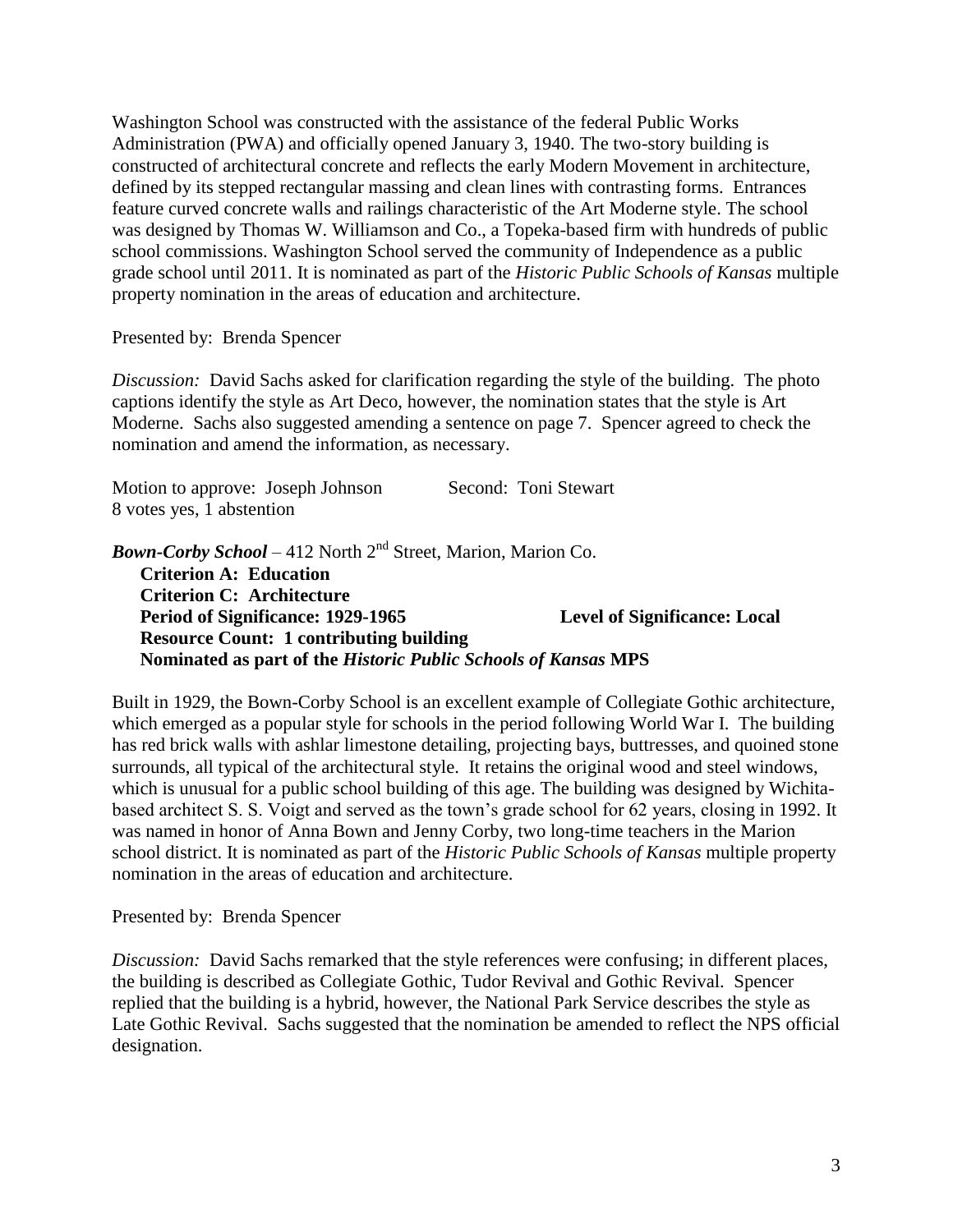*Public Discussion:* Terry Jones, Director of Economic Development in Marion County, spoke in support the nomination. Spencer remarked that the school building was given to the city when the school moved out; that was the force behind the effort for an alternative use.

Motion to approve: Greg Schneider Second: Toni Stewart 8 votes yes, 1 abstention

# *Hermit Cave on Belfry Hill –* Council Grove, Morris Co. **Criterion A: Entertainment/Recreation; Other (Tourism) Period of Significance: 1890-1929 Level of Significance: Local Resource Count: 2 contributing sites, 2 contributing objects**

Belfry Hill is a prominent landmark in the Neosho River valley that overlooks the surrounding community of Council Grove, which began as a Santa Fe Trail-era campsite along the river. Providing scenic views of the town, Belfry Hill is a tree-lined bluff with natural stone outcroppings that functions as a local park welcoming visitors. A portion of Belfry Hill was developed in 1901 as a natural and historical park, and it was further enhanced in 1921 as part of the centennial commemoration of the opening of the Santa Fe Trail. The area within the stone outcropping has long been interpreted by local historians as the place where Italian priest Giovanni Maria de Agostini lived for five months in 1863. Still today, the town's identity and heritage tourism are rooted in these early  $20<sup>th</sup>$  efforts to promote the area's frontier and trail-era history. This site is not nominated for association with the community's mid-19th century history, but rather for its significance as an early 20th century historical attraction.

# Presented by: Brenda Spencer

*Discussion:* Joseph Johnson remarked that he appreciated the enthusiasm of Spencer's nominations. John Hoopes asked if there was any possibility of prehistoric remains or evidence of archeological excavations, to which Spencer replied that it was doubtful given the development of the site over the years. Sarah Martin, KSHS Staff, remarked that nothing in the files suggest that this area has been studied for archeological remains. The board discussed whether Criterion D was appropriate, given the potential archeological associations. Sharron Hamilton suggested that the city needs to increase publicity for this cave, to which Spencer replied local development may make it much more accessible.

*Public Discussion:* Sharon Haun, Morris County Historical Society, spoke in support of the nomination.

Motion to approve: Sharron Hamilton Second: Samuel Passer 8 votes yes, 1 abstention

*Fix Farmstead* – 34554 Old K-10 Road, Volland vicinity, Wabaunsee Co. **Criterion A: Exploration/Settlement; Agriculture Criterion C: Architecture Period of Significance: c. 1866-1955 Level of Significance: Local Resource Count: 5 contributing buildings; 1 contributing structure Nominated as part of the** *Historic Agriculture-Related Resources of Kansas* **MPS**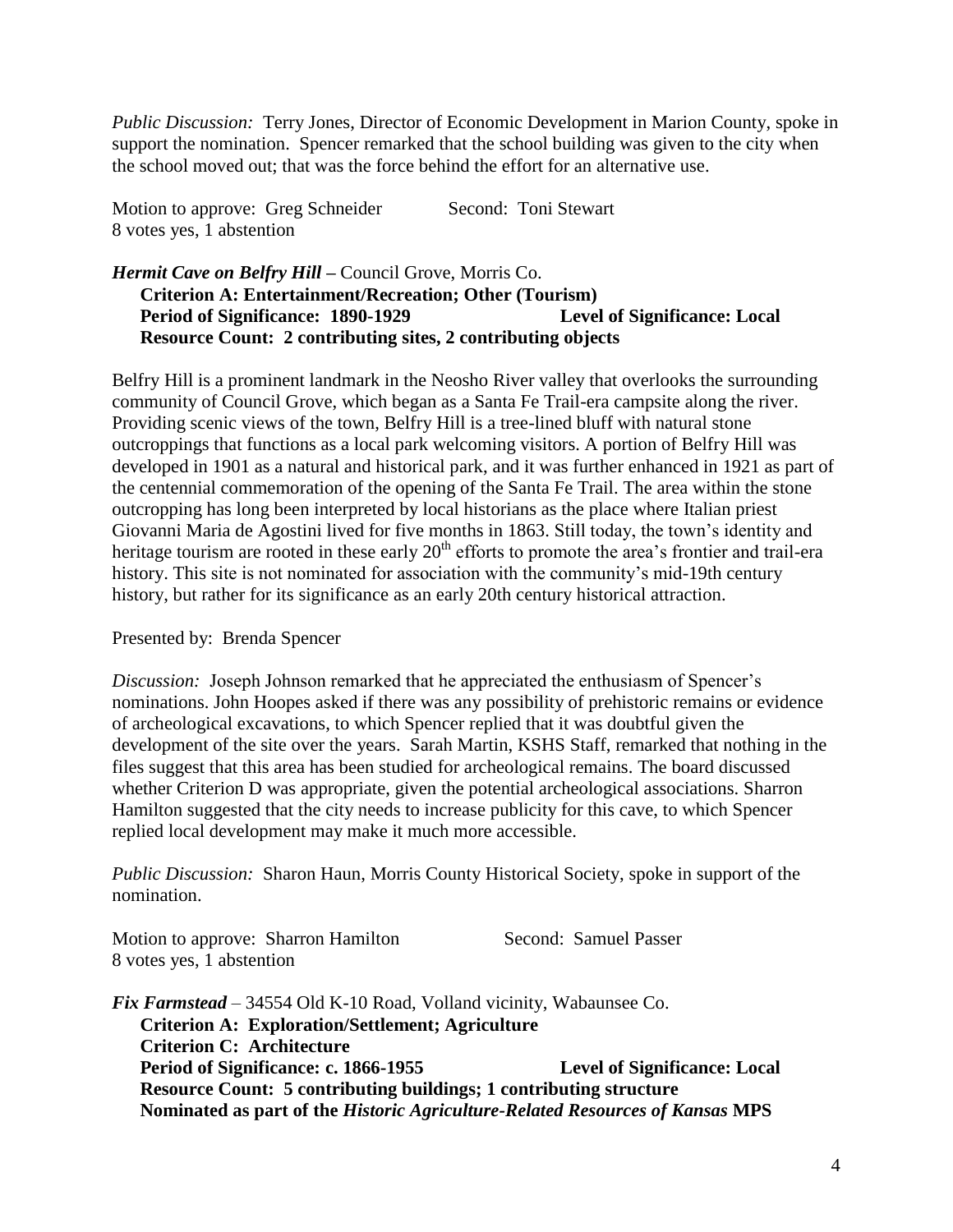The Fix Farmstead is situated in a picturesque rural setting on a terrace above the West Branch of Mill Creek, less than a mile northeast of the unincorporated hamlet of Volland. The property is accessed by a long lane that extends from the gravel road. The farmstead is comprised of an impressive Italianate-style house, a tenant house, barn and granary, storage cellar, storm cellar, and garage. The German-American Fix family migrated to Wabaunsee County in 1860. Upon his return from service during the Civil War, John R. Fix married Rebecca Larch and settled on this land in Washington Township. The majority of extant farmstead features post-date 1880, likely representing the height of prosperity on the farm. It is nominated as part of the *Historic Agriculture-Related Resources of Kansas* multiple property nomination for its local significance in the areas of early settlement, agriculture, and architecture.

Presented by: Dale Nimz

*Public Discussion:* Verne Claussen, Jr. spoke in support of the nomination and provided more information about the renovation efforts. Jennie Chinn thanked Claussen for his preservation work.

| Motion to approve: Joseph Johnson | Second: David Sachs |
|-----------------------------------|---------------------|
| 8 votes yes, 1 abstention         |                     |

Joseph Johnson, HSBR member, departed the meeting at 10:35 A.M.

*The Parsonian Hotel –* 1725 Broadway Avenue, Parsons, Labette Co.

**Criterion A: Commerce Criterion C: Architecture Period of Significance: 1954-1965 Level of Significance: Local Resource Count: 1 contributing building**

The Parsonian Hotel at 1725 Broadway Avenue sits in the heart of downtown Parsons. Constructed in 1954, the hotel was intended to provide accommodations for business travelers, to promote new commercial and industrial ventures, and to attract conventions to town. Construction of the building was financed primarily by the sale of stock to local residents who made up the ownership group. The building reflects the International architectural style, which was popular before and after World War II. The eight-story concrete-frame building has a twostory base that covers the majority of the site, and a six-story hotel room tower set back from the edges of the base. The two-story base is constructed primarily of red brick, with aluminum windows and storefront, limestone accents below the storefront, concrete window-surrounds at the second story, and horizontal projecting concrete canopies. The tower is constructed of yellow-brick, concrete, and aluminum double-hung ribbon-windows. It is nominated for its local significance in the areas of commerce and architecture.

Presented by: Stan Hernly

*Discussion:* There was a question regarding the planned use of the building, to which Hernly replied Senior housing. David Sachs suggested amending the nomination to clarify conflicting information regarding the architect and designer of this building. Hernly agreed. Greg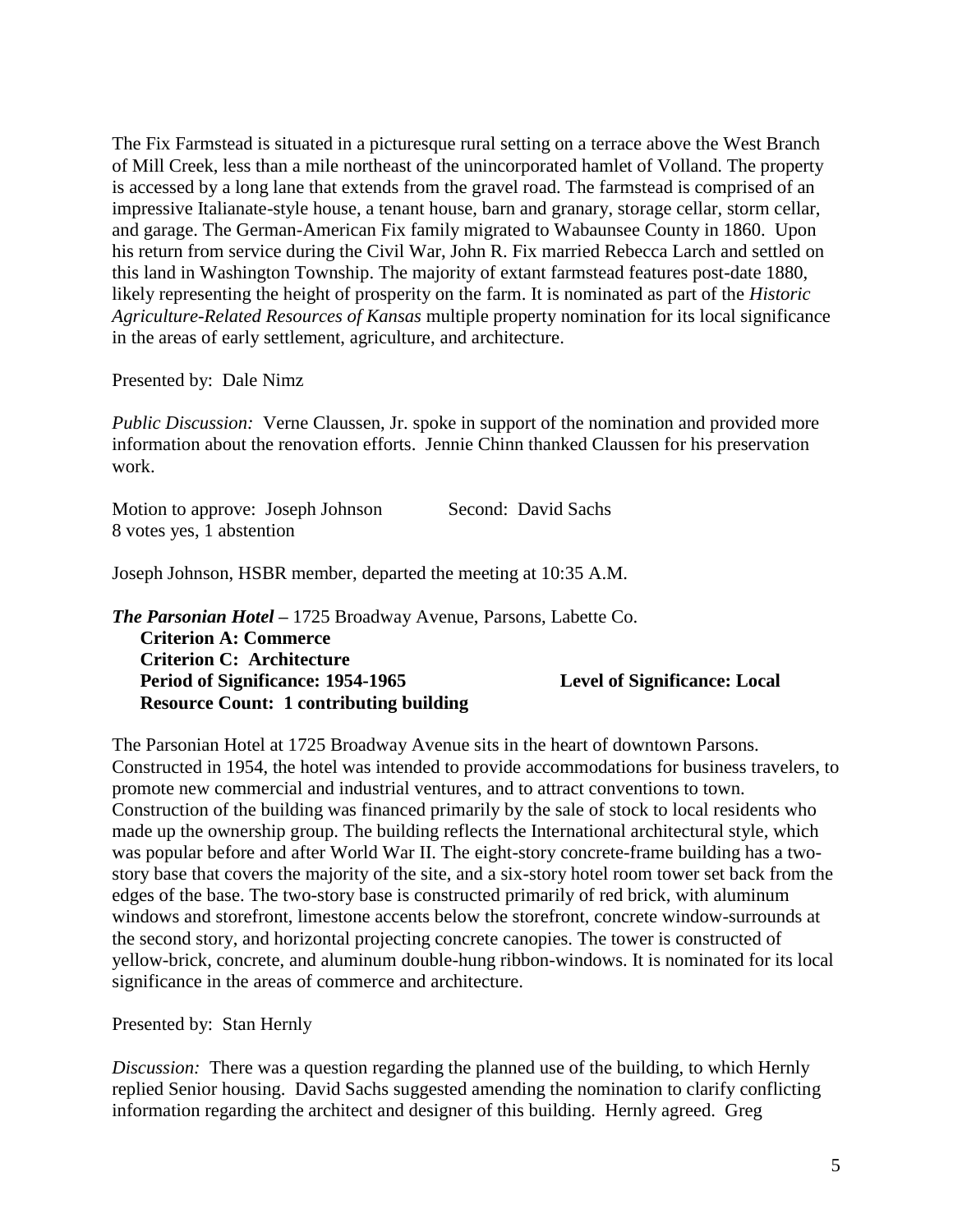Schneider remarked that he finds it fascinating that the Parsonian Hotel was developed as a contention center in the downtown given the economic climate at the time and the fact that transportation was changing. Jennie Chinn noted the receipt of a letter of support for the nomination from Deborah Lamb, Interim City Manager, City of Parsons, which was included in the board members' folders.

Motion to approve: Greg Schneider Second: Samuel Passer 7 votes yes, 1 abstention (Johnson left the meeting before this vote was taken)

The board took a five minute break from 10:40-10:45 A.M .

*Kansas Route 66 Historic District – North Baxter Springs – SE 50<sup>th</sup> Road, Cherokee Co.* **Criterion A: Transportation Period of Significance: 1923-1961 Level of Significance: Local Resource Count: 1 contributing site; 5 contributing structures Nominated as part of the** *Historic Resources of Route 66* **MPS**

This segment of Route 66 north of Baxter Springs, totaling 2.1 miles, is located between the historic Brush Creek bridge on the north and Willow Creek on the south. The entire length of the historic Route 66 in Kansas totaled only 13.2 miles, entering Cherokee County near Galena and exiting south of Baxter Springs. Cherokee County opened bids for the construction of this portion of the road on March 12, 1923. This was part of a larger Federal Highway Project between Joplin, Missouri and Baxter Springs. The Federal Highway Commission designated Route 66 as part of a new national highway network on November 11, 1926. This section of road remained an integral part of Kansas Route 66 until a bypass was completed in the early 1960s. As a result, the road has largely served local traffic and tourists traveling the old route. The Kansas Department of Transportation designated this road a Kansas Historic Byway in 2011. It is nominated as part of the *Historic Resources of Route 66 in Kansas* multiple property nomination in the area of transportation.

Presented by: Sarah Martin

*Discussion:* Martin noted the receipt of a letter of support for the nomination from the Cherokee County Board of Commissioners, which was included in the board members' folders. David Sachs asked about the uniqueness of the district proposed, to which Martin responded that it had been identified during the original survey as potentially eligible and was patterned after a similar district east of Galena. Margaret Wood asked why the Marsh Arch bridge was not included in the nomination, to which Martin replied that the bridge is already individually listed in the National Register and the road diverts from the original path just before the bridge leading to a new bridge.

| Motion to approve: David Sachs | Second: Samuel Passer |
|--------------------------------|-----------------------|
| 7 votes yes, 1 abstention      |                       |

*St. Mary's Catholic Church* – 14920 SE 232 Road, Kinsley vicinity, Hodgeman Co. **Criterion C: Architecture Period of Significance: 1904;1928 Level of Significance: Local**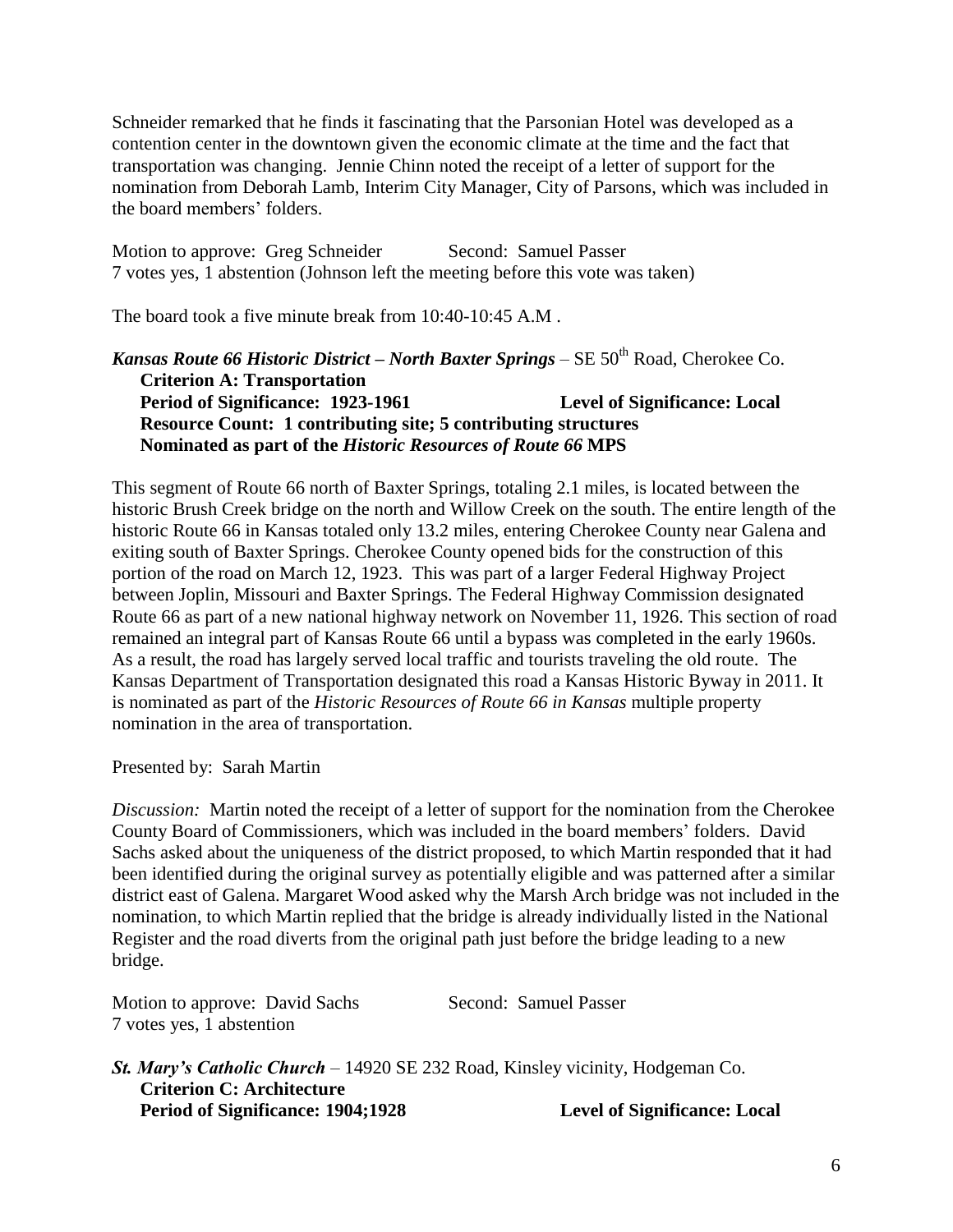### **Resource Count: 1 contributing building**

A group of Irish-born settlers erected St. Mary's Catholic Church in rural Hodgeman County in 1904. The parishioners had attended the German St. Joseph Catholic Church located five miles south, but in 1903 a dispute arose between the German and Irish members in regard to a proposed location for a new church building. The Irish members wished to have the new location two miles north, but an agreement could not be made. As a result, the congregation split. St. Mary's church suffered a devastating fire on January 1, 1928, leaving only the exterior walls to be salvaged. The parishioners hired builder Joseph Sebacher to rebuild the church with plans drafted by Emporia-based architects Henry W. Brinkman and Stanley Hagan. This same team had just completed a new building for St. Joseph in nearby Offerlee. St. Mary's church closed its doors in 1997. The small church features a stone exterior, Gothic-arch windows, a red tile gable roof, and a center bell tower. It is nominated for its local significance in the area of architecture.

Presented by: Sarah Martin

*Public Discussion:* Margaret Wood asked about the current use of the building, to which Martin replied a social/meeting hall. Martin stated that some non-religious services are still held in this building, however, it does not currently function as a Catholic church. David Sachs suggested amending the nomination to clarify whether the buildings surrounding the church were contributing or non-contributing, to which Martin agreed. Greg Schneider asked if there was ever a rectory, to which Martin responded no.

Motion to approve: Greg Schneider Second: David Sachs 7 votes yes, 1 abstention

**Girl Scout Little House** – 448 West 6<sup>th</sup> Avenue, Ashland, Clark Co. **Criterion A: Social History; Government Criterion C: Architecture Period of Significance: 1937-1965 Level of Significance: Local Resource Count: 1 contributing building; 1 contributing structure Nominated as part of the** *New Deal-era Resources of Kansas* **MPS**

The Girl Scout Little House in Ashland was built in 1937 by laborers employed through the Works Progress Administration (WPA), with Ed Burr serving as the project supervisor. The Little House was built to serve the Ashland Girl Scout troop, which formed in about 1924 some 12 years after Juliette Gordon Low established the first American Girl Scout troop in Savannah, Georgia. It was erected in a residential neighborhood on land donated by Mr. and Mrs. W. R. Nunemacher. The local Girl Scout building committee raised funds to complete the project from individuals, businesses, churches, and community groups. The small stone building was dedicated to the community in February 1938, and it has served the Girl Scouts and the Ashland community ever since. The small building is made of locally quarried stone and exhibits the Rustic style typical of New Deal-era buildings. It is nominated as part of the *New Deal-Era Resources of Kansas* multiple property nomination for its local significance in the areas of social history, government, and architecture.

Presented by: Sarah Martin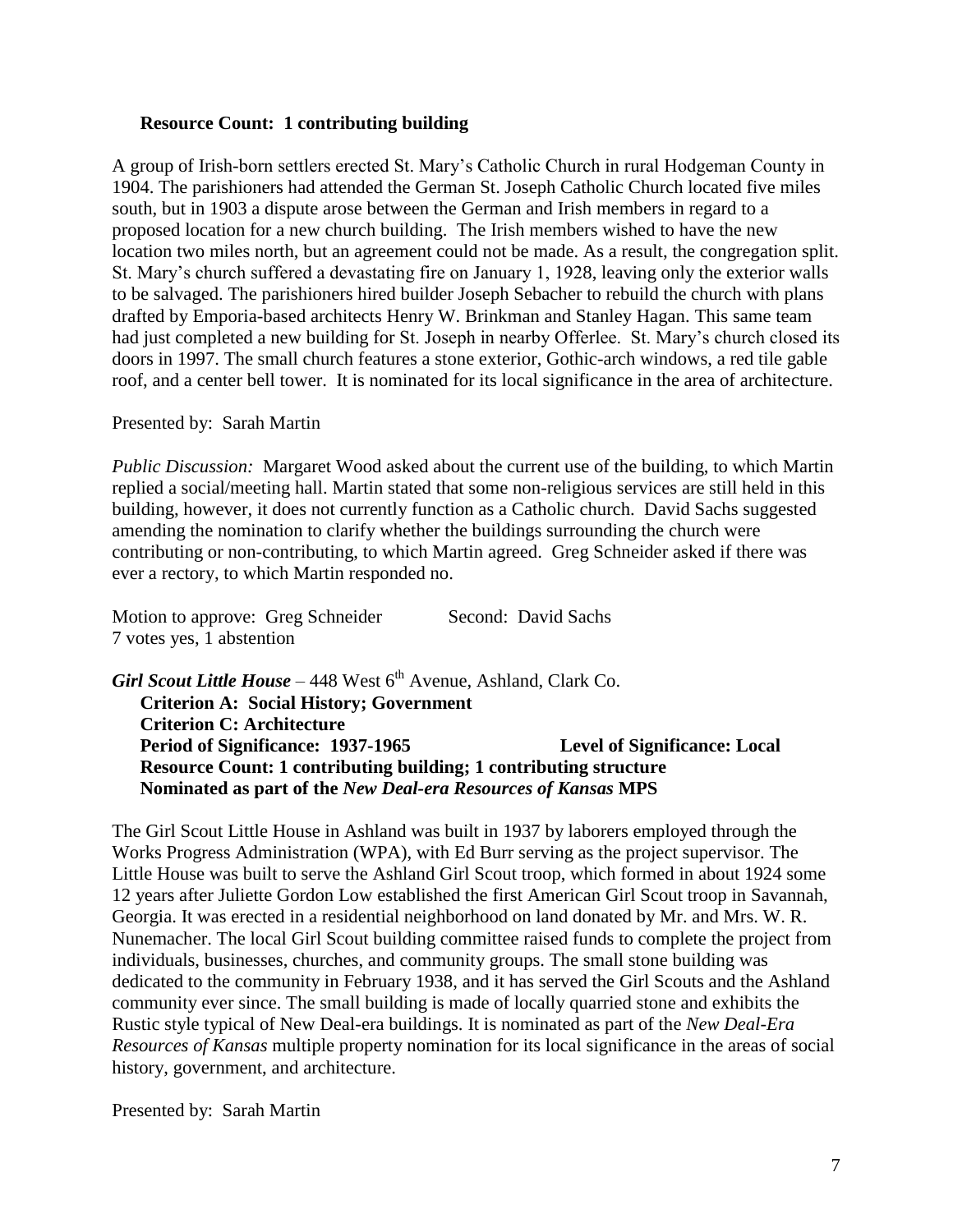*Discussion:* Martin stated that there are no other original Girl Scout Little Houses in Kansas listed in the registers. Greg Schneider asked if the building was still used by the Girl Scouts today, to which Martin replied yes.

*Public Discussion:* Terry Luckie of Ashland spoke in support of the nomination.

| Motion to approve: Sharron Hamilton | Second: Toni Stewart |
|-------------------------------------|----------------------|
| 7 votes yes, 1 abstention           |                      |

*Strother Field Tetrahedron Wind Indicator* – Strother Field, Winfield, Cowley Co. **Criterion A: Military Criterion C: Engineering Period of Significance: 1942-1945 Level of Significance: Statewide Resource Count: 1 contributing object Nominated as part of the** *World War II-era Aviation-Related Facilities of Kansas* **MPS**

This tetrahedron wind indicator once functioned as a part of the World War II-era Strother Army Air Field in its role in the Battle of Kansas, a highly significant effort to train pilots and test, build, and deliver airplanes to the Pacific front during World War II. Strother Field is centrally located between Winfield and Arkansas City in Cowley County and was named for Captain Donald Root Strother, the first Cowley County pilot killed in World War II over Java. The field was built in 1942 with four runways: two parallel runways with a north-south orientation and two perpendicular crosswind runways in a northeast-southwest orientation. The wind indicator, which alerted pilots to wind direction to aid in landing aircraft, is centered midfield in its original location. It is a three-dimensional triangular object measuring approximately 27 feet long, 15 feet wide, and 15 feet tall. The exterior is galvanized tin with lights along the edges. Just five World War II-era tetrahedron wind indicators are known to exist at former Kansas airfields. It is nominated as part of the *World War II-era Aviation-Related Facilities of Kansas* multiple property nomination in the areas of military and engineering.

Presented by: Sarah Martin

*Discussion:* Martin remarked that this nomination came about as a result of Section 106 negotiations between the Strother Field Airport Authority, the Federal Aviation Administration, and the State Historic Preservation Office (SHPO).The Section 106 case involved the demolition of two World War II-era buildings at Strother Field. The proposal to demolish the building required a permit from the FAA. The buildings were determined eligible for the National Register and the demolitions an adverse effect. Strother Field officials agreed to nominate the tetrahedron wind indicator to mitigate the loss of the two buildings. David Sachs asked if there were other WWII resources were currently on Strother Field, to which Martin responded yes.

Motion to approve: Margaret Wood Second: Greg Schneider 7 votes yes, 1 abstention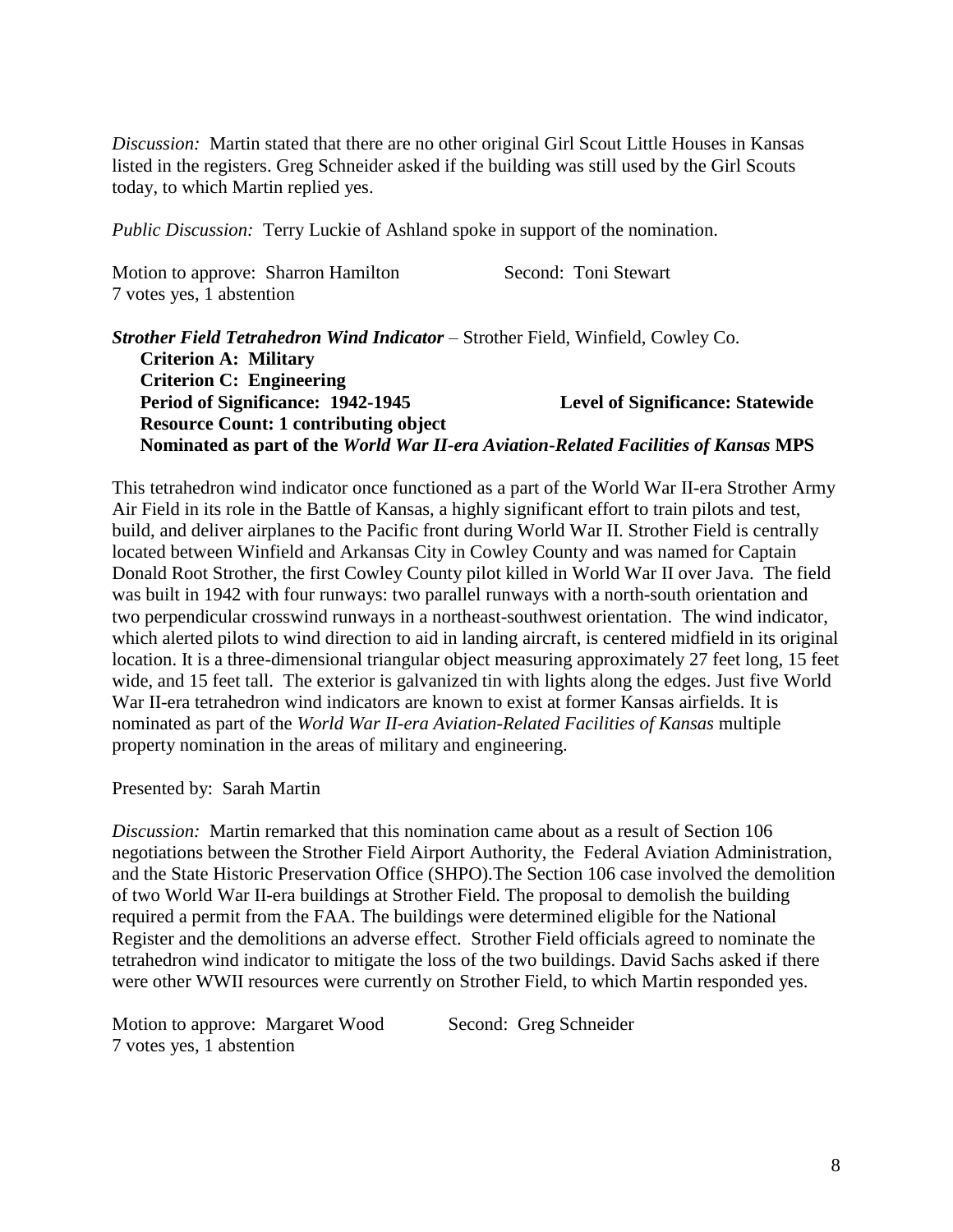#### **Other Business**

Jennie Chinn gave a legislative update, noting that HB 2268 – which would convey ownership of the Last Chance Store Historic Property for purposes of historic preservation to the Kansas Historical Society – had been introduced in the 2015 legislative session. The KSHS does not have general statutory authority to accept land and buildings, therefore specific legislation is required. Chinn referred to a memo in the board members' folders with more details. Chinn stated that the KSHS was supportive of the bill, but wanted input from the HSBR.

David Sachs spoke in support of the bill. Margaret Wood asked how close the building was in relation to the Kaw Mission, to which Chinn replied several blocks. Wood asked if the Kaw Mission was open full-time, to which Chinn responded yes. We may have to coordinate with the community to decide the optimum times for visitors and tours. Chinn stressed that the proposal is budget-neutral due in large part to the Kaw Mission State Historic Site located nearby, which already has in place a staff-person and public facilities. John Hoopes commented that from an archeological perspective, there exists a high potential for finding historic remains at the site, to which Chinn agreed would need to be considered if KSHS obtains this property. Sharon Hahn, former director of Kaw Mission State Historic Site, spoke in support of HB 2268. Chinn requested a vote of support for the Last Chance Store becoming part of the Kaw Mission State Historic Site.

Motion to approve: Greg Schneider Second: John Hoopes 7 votes yes, 1 abstention

The next meeting of the Historic Sites Board of Review will be May 9, 2015 at 9:00 A.M. at the Kansas Museum of History in the Museum Classrooms. The meeting adjourned at 11:45 A.M.